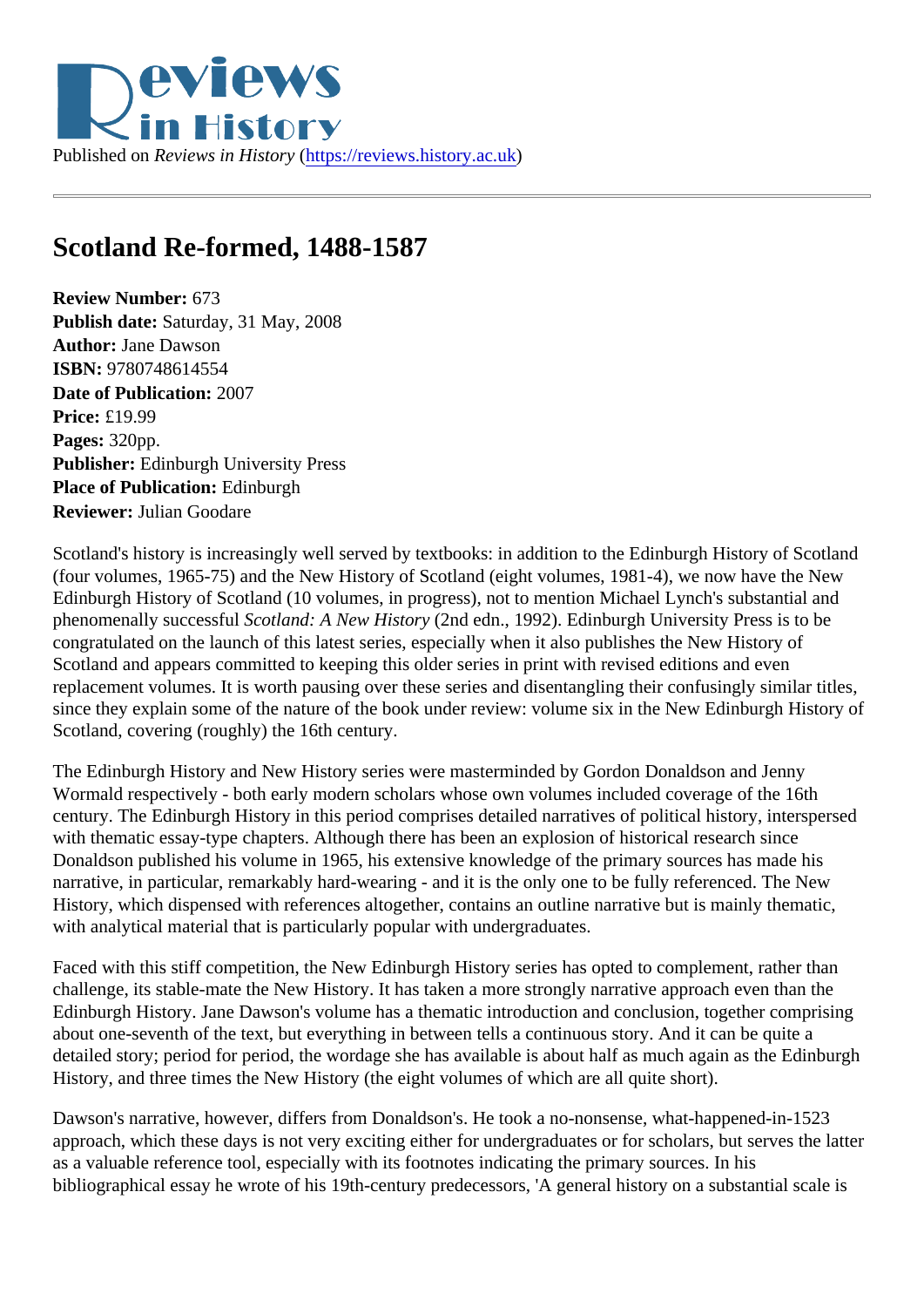seldom, if ever, entirely superseded', and this can apply also to his own work. Dawson gives a good deal of information about immediate events but does not always feel obliged to provide a year-on-year narrative. And she certainly does not guide the reader to the primary sources; there are occasional footnotes, but only for direct quotations from primary sources, and most of the citations are to secondary works in which the passages concerned have been quoted.

What Dawson does is to provide a detailed running commentary on political events. Her text is arranged as a series of miniature essays, addressing the most important issues in a given period. Her account of 1523 comes in a three-page section entitled 'Sliding into factionalism', covering roughly the period 1517-25; it is preceded by a section on 'Regent Albany' (1515-17) and followed by one on 'The struggle for king and country' (1525-6). This is helpful in making sense of the onward rush of events, and sensibly includes anecdotes that help to make them memorable. Also inserted in the narrative at this point is a one-page text box entitled 'Scotland's place in Christendom visualised', about the heraldic ceiling of St Machar's Cathedral, Aberdeen. These text boxes are a way of discussing broader topics and are often successful, though this one would have been better with an illustration. The book does have some illustrations though, unlike the Edinburgh History and New History series. There are also a few maps, a table of events and a very useful sixpage table on 'The political fortunes of the five major noble families'.

Scotland is a diverse place, and its diversity is particularly important to its early modern history. Dawson, a distinguished Highland historian, makes full use of her regional expertise. She begins the book with Donald Monro's account of the Western Isles (1549), and ends it with Timothy Pont's maps of the whole country (1580s and 1590s). These introductory and concluding chapters, although thematic, are full of dynamic movement; reading them, one really gets a sense of where Scotland had come from in the middle ages, and where it was heading as it approached the 17th century. It is, perhaps, a pity that more of the book was not allowed to be like this. But every opportunity is taken to showcase the history of distinct regions, as with the Cunningham-Montgomery feud in Ayrshire (p. 111) or James V's circumnavigation of the north in 1540 (pp. 145-8). The regional discussion is much more advanced than the maps; for the distribution of languages we are referred (on p. 6) to a map that does not show languages. Being primarily about nobles and their spheres of influence, the regional discussion does not include much on towns.

One perhaps inevitable result of concentrating on political narrative is that, as well as omitting towns, the book omits the common people. Ordinary folk barely get as much as a paragraph at a time to themselves all through the 14 core chapters, though the introduction and conclusion are slightly more accommodating of their concerns. This is a pity, because the 16th century was a crucial, indeed disastrous, period for the common folk, with a population upswing leading to deterioration of diet, ploughing of high-risk marginal land and increasingly severe harvest failures and starvation. But economic history is not treated as relevant. There is an occasional sense that the book's priorities here have been determined by the policy of the series rather than the interests of the author. There is no women's history in it, for instance, but Dawson deftly includes a number of individual women, such as the calligrapher Esther Inglis (p. 7) and the customs collector Margaret Crichton (p. 67).

So what is there in the narrative? The period comprises three and a half reigns: James IV (1488-1513), James V (1513-42), Mary (1542-67) and part of James VI (1567-1625). The latter three of these all had formal minorities, in which regnal power was officially committed to a series of regents (1513-24, 1542-54, 1567- 78). Mary, absent in France, continued to have a regent even after she was declared of age in 1554, returning to rule in person only in 1561. The three Jameses all had periods in which, though not formally minors, they were treated as too young to govern in person (until about 1494, 1528 and 1585 respectively); Dawson firmly categorises these periods as 'minorities', since although there was no official regent, patterns of politics resembled the regency periods. Thus, of 100 years covered by the book, Scotland had an adult ruler present for only about 42 years. Some histories focus intensely on these periods of 'personal rule', but Dawson, rightly, gives full weight to the minorities. Her attention to the regions and her mini-essay style provide a good way of giving shape to some seemingly shapeless events.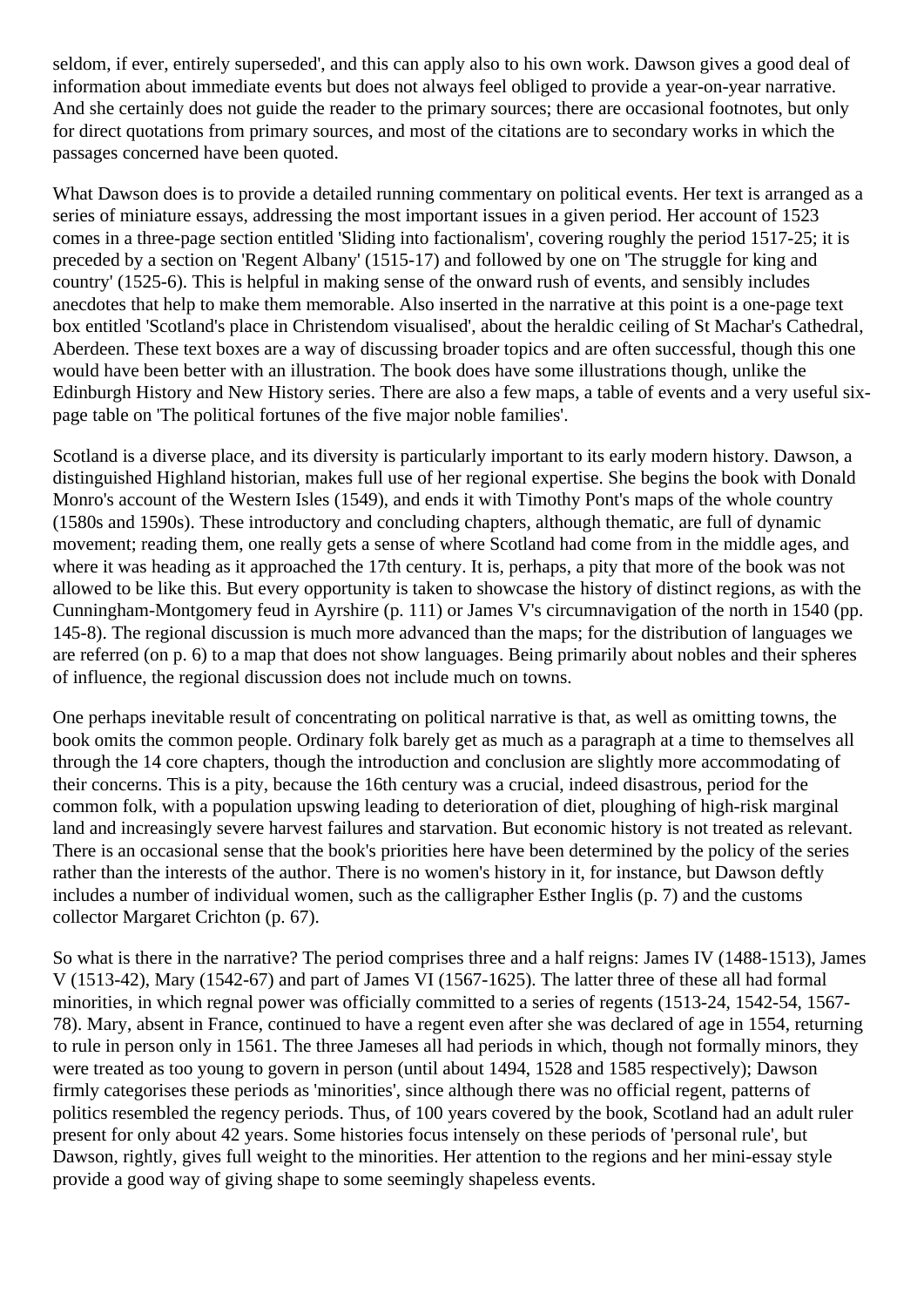Although it is a pity that historiographical discussion has focused on royal majorities, it is nevertheless interesting to see how Dawson has responded to recent scholarly assessments of James IV, James V and Mary. James IV 'struts the European stage', as one chapter title has it, meeting nothing but success and acclaim until he makes some tactical mistakes at the head of his army on 9 September 1513 that lead to his defeat and death at Flodden. This is conventional - but Dawson also argues that he can be seen in retrospect to have been over-ambitious, with his fiscal over-extension and plundering of the church bringing malign longer-term consequences. A balanced assessment of James V is perhaps easier to reach because he has never been praised so highly. Dawson is impressed by some of his achievements, including his nine-month visit to France to seek a bride (there is even a map of his French itinerary). But she returns to a traditional interpretation of the reign by emphasising some of his high-handed later actions - executions and forfeitures that did not even lead to the recycling of patronage. The reign of Mary queen of Scots remains controversial, and Dawson tries to steer a middle course, regarding her early years favourably but blaming her for 'policy switches' after her marriage to Henry Stuart, Lord Darnley (1565) that led to a breakdown of political consensus and ultimately to her own downfall. Dawson is, perhaps, harsher on Mary than on James IV. She says (in effect) that 'Mary's promotion of Bothwell was disastrous', allowing the reader to infer that it was all Mary's fault, but with James IV the message is, 'James's invasion of England was disastrous, but it seemed like the right thing to do at the time'. Since recent accounts of Mary have tended to be more sympathetic, Dawson's treatment of her has a slightly old-fashioned air; her treatment of James IV, by contrast, really moves the debate forwards.

Along with the regional strand running through the book, there is a strong international strand. Diplomacy, another of Dawson's specialities, is carefully stressed in the narrative, especially during the wars of 1542-60 which she melodramatically calls the 'Battle for Britain'. With their backs to the wall after defeat by the English, the Scots in 1548 invite a French army in to save them - but then, having decided that the cure was worse than the disease, they rise up against the French in 1559-60 and eject them with English help. Although contingency is rightly stressed throughout, Dawson is alive to the long-term logic of the Scots' almost unprecedented adoption of what would turn out to be a permanently pro-English stance.

Much of the logic, of course, is provided by the Reformation. As one would expect from her extensive publications on the subject, Dawson takes this very seriously, and has no time for any suggestion that the Scottish Reformation was anything but fundamental. Of the 14 narrative chapters, 12 cover a century of secular politics in a consecutive fashion; chapters nine and ten run parallel to this main series, with narratives of *religious* history in the periods 1555-61 and 1560-88 respectively. Parallel narratives have featured in Dawson's work before, and she uses them well here. There is, rightly, some discussion of 'religious' matters in the main narrative too, but there is little or no actual duplication.

On the Reformation itself, Dawson successfully gains the best of both worlds. Aided by extensive recent scholarship on the pre-Reformation church, she can dismiss traditional assumptions that Catholicism was corrupt or irrelevant, or that Protestantism was an unstoppable mass movement. But the Reformation was a short-term success in 1559-60 - a walkover, even - and it allowed the creation and consolidation of a very different church with a very different style of worship. Dawson's emphasis is on worship, rather than (as it once would have had to be) on polity; she merely tiptoes through the embers of the controversy as to whether the early Protestant church was essentially episcopalian or presbyterian. Perhaps the combination of a new religion and a new foreign policy is what is meant by the book's hyphenated title, 'Scotland Reformed'.

Church polity is important, though, in a different way, in what Dawson calls the 'church-crown hybrid'. This is frequently cited as a system, particularly characteristic of this period, in which the crown exploited the church's system of benefices by inserting its own candidates into abbacies and bishoprics. This could reward royal servants, provide for royal bastards, or simply siphon off church income for the crown. By the later 16th century, the 'church-crown hybrid' was breaking down; the abbacies drifted away from crown control to become secular lordships, and the lands of both abbacies and bishops were steadily alienated to 'feuars',